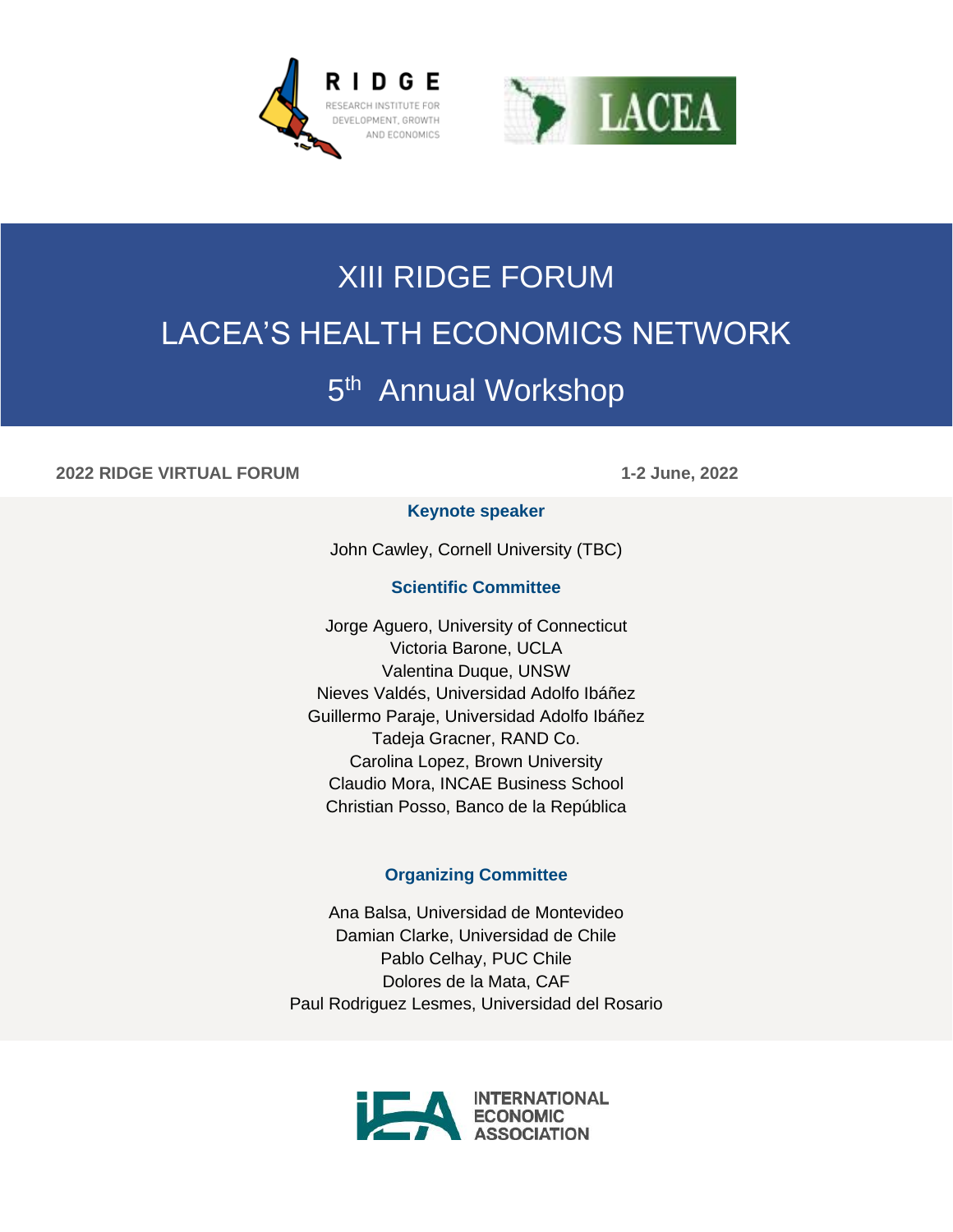# **Call for papers for the Worshop on Health Economics**

The Research Institute for Development, Growth and Economics (RIDGE) and the LACEA Latin American Health Economics Network (LAHEN) are pleased to announce a call for papers for the RIDGE Workshop on "Health Economics", to be held virtual by Zoom on 1-2 June, 2022.

# **The deadline for submission is 31 March, 2022.**

The 2022 workshop will take place within the framework of the 2022 RIDGE VIRTUAL FORUM along with the following workshops:

LACEA Inequality & Poverty, 16 May LACEA BRAIN, 17-18 May Public Economics, 19-20 May LACEA Labor, 23-24 May LACEA Impact Evaluation Network, 24-25 May LACEA-EHN Workshop on Historical Development, 25 May LACEA Political Economy, 26-27 May

WELAC (LACEA) Gender Inequality, 3 Jun

The RIDGE forums aim at spreading high-quality research in economics by bringing together prestigious researchers working on the frontier of knowledge to local and regional researchers and policymakers.

To view the programme of previous workshops please visit:

http://www.ridge.uy/ridge-forums/